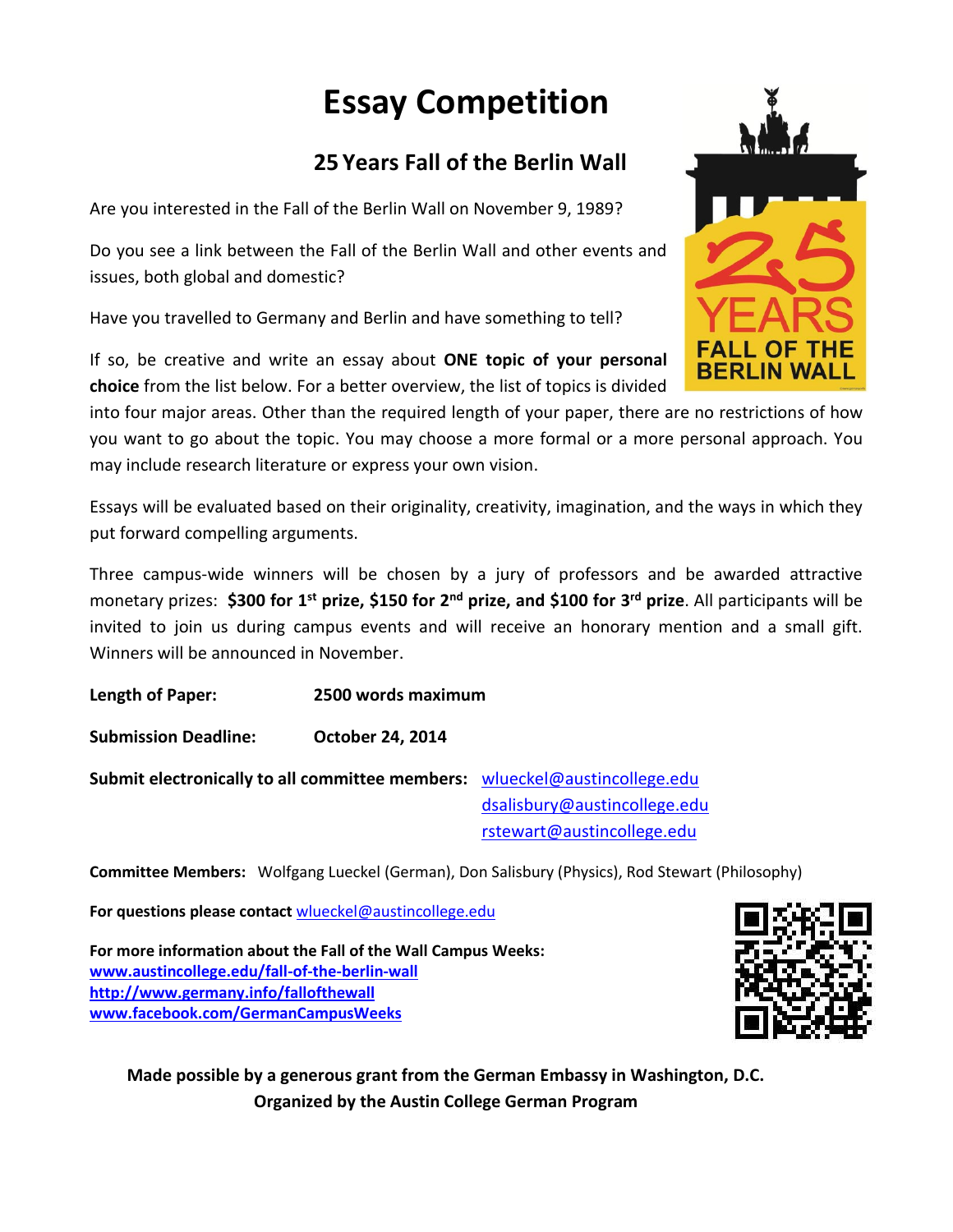



#### **ESSAY TOPICS – FALL OF THE BERLIN WALL**

#### **Historical Impact:**

- What factors made it possible for the Berlin Wall which in January 1989 was expected to exist "for 50 or even 100 years" – to fall on November 9, 1989?
- $\cdot \cdot$  The Fall of the Wall and the Collapse of the East vs. 9 / 11 two global events of similar proportions?
- What is the relationship between the Fall of the Wall and current political shifts (such as the crisis in Ukraine and the conflict between Russia and the Western World)?
- American Triumphalism Did Americanism win over the world after 1989? Is this the happy end of history?
- Israeli-German relations How did West and East Germans deal with the Holocaust before and after 1989?

### **Cultural and Artistic Impact:**

- Berlin's "Gender Bender:" liberated expression of sexuality and gay and lesbian culture in post-1989 Berlin (Love Parade etc.)
- $\cdot \cdot$  Modern art and music and the Fall of the Wall (from public art like wall graffiti to a growing museum culture in Berlin and beyond)
- $\dots$  Culture of Remembrance and Forgetting-What does the new reunited Berlin offer as a site of coming to terms with the past and the future (such as memorial sites and museums)?
- $\cdot \cdot$  What is the role of the Brandenburg Gate and the Fall of the Wall as icons in pop culture, especially in American culture (such as JFK, Ronald Reagan, David Hasselhoff)?
- ↓ Is post-1989 Berlin a gateway to the East or a melting pot of East and West?
- The Death of *Multikulti* Did Germany's new conservatism in the "Merkel Republic" impact diversity?
- $\cdot \cdot$  The architecture of pre-1989 East and West? How did people build and live in the former spheres of Communism and Capitalism?